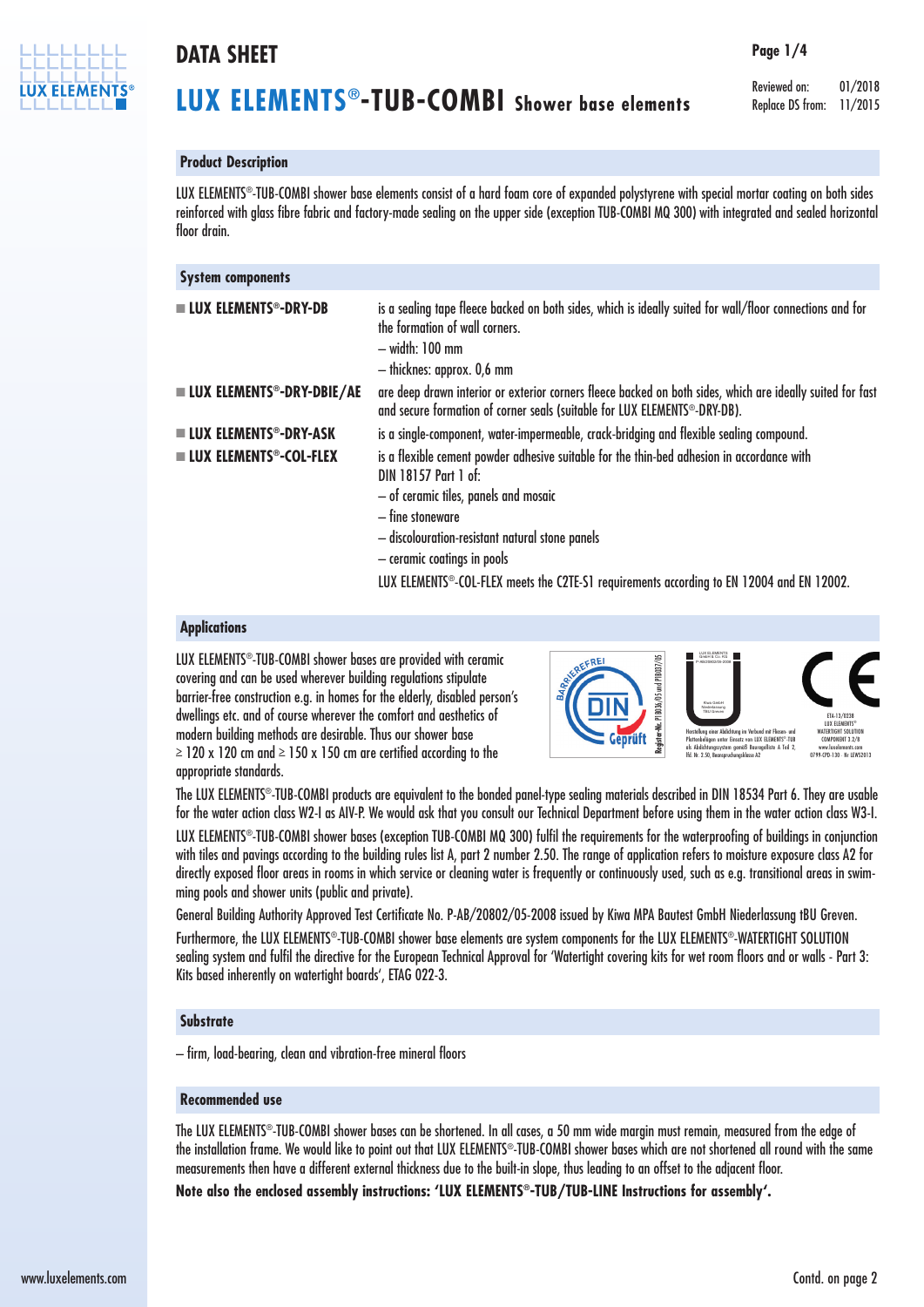

### **DATA SHEET**

## **LUX ELEMENTS®-TUB-COMBI Shower base elements**

Reviewed on: 01/2018 Replace DS from: 11/2015

**Page 2/4**

### Covering materials

The LUX ELEMENTS®-TUB-COMBI shower bases were specially developed for coverings with ceramic covering materials. The ceramic covering takes on the function of the load distribution layer. The loads that can be anticipated in use are to be specified by the specialist planner. The covering must be selected according to the specified load.

Mosaic ≥ 20 x 20 x 4 mm with front-mount adhesive film can be used as the lining for both low exposures and heavier loads (e.g. wheelchair use of up to 200 kg) so long as a reaction resin is used for gluing and joining. If the size of the tiles is  $\geq$  50 x 50 mm, tile adhesive of quality grade C2 can be used for gluing and a cementitious grout material for joining. Please take note of our General Building Authority Approved Test Certificate No. P-AB/20802/05-2008 from tBU GmbH and/or our European Technical Approval according to ETAG 022-3 when covering our shower base elements with surface materials. Ensure that the tiles/mosaic pieces have a sufficient breaking strength. The shower base element should not be subjected to loads greater than 0.1 N/mm².

LUX ELEMENTS®-TUB-COMBI shower bases should be protected between assembly and tiling processes from damage to the sealing. Even if subjected to incorrect use, e.g. stepladders for repair work, make sure load is evenly distributed.

#### **Technical Specifications**

- Overall height of shower base element 80 mm [\*]
- Floor drain frame: ABS plastic
- Grate: stainless steel 1.4301, load class K3 (up to max. 300 kg)
- Integrated slope from 80 mm to 68 mm [\*]. The design of descending gradients and directions belongs to planning services. Special designs are possible apart from the descending gradients stated here.
- Compressive strength of 0.1 N/mm²
- \* standard except for TUB-COMBI MQ 300 (other thicknesses possible)

#### **n** Secondary drainage

All LUX ELEMENTS®-TUB shower base elements are equipped with a second drainage level.

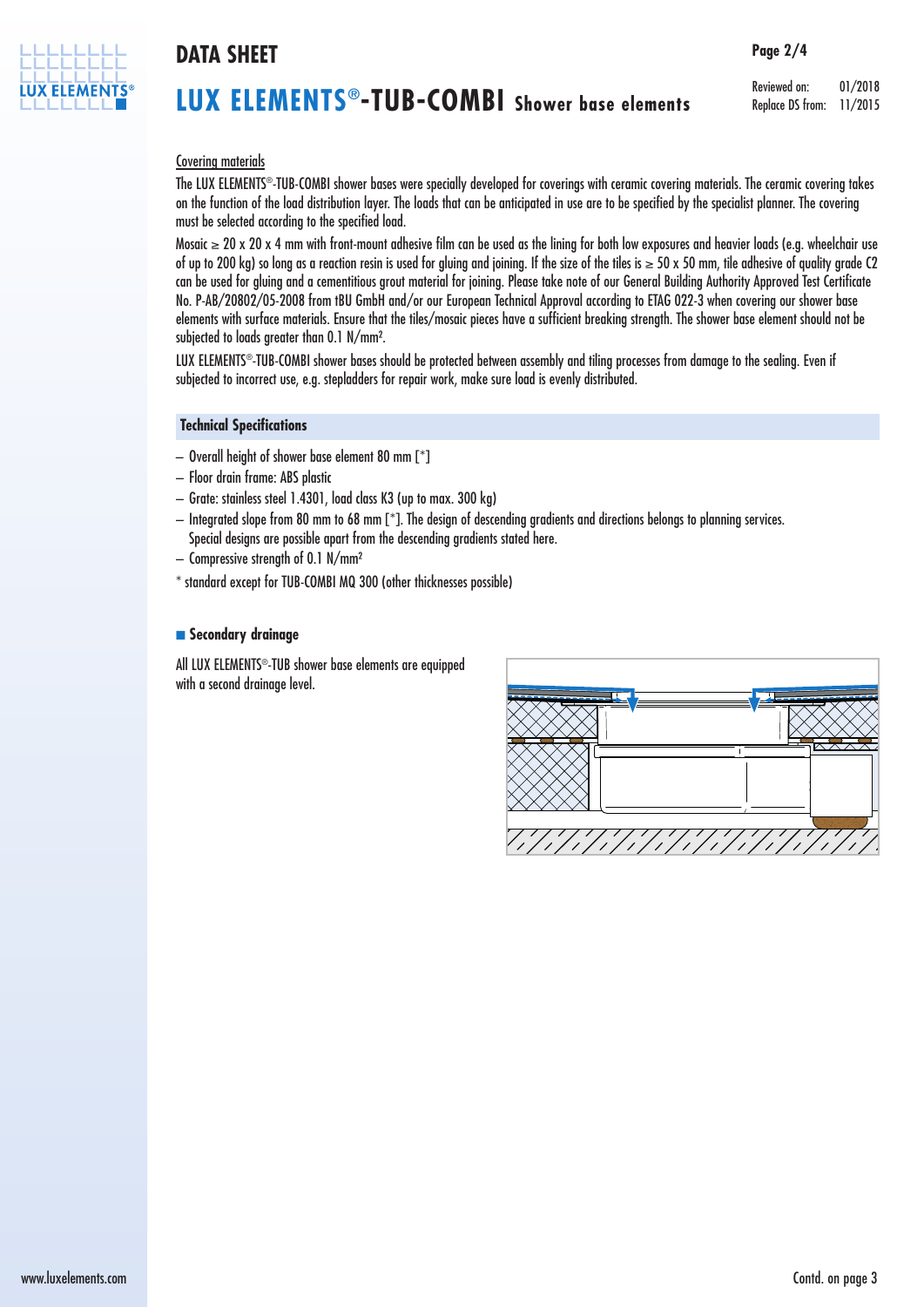

### **DATA SHEET Page 3/4**

# **LUX ELEMENTS®-TUB-COMBI Shower base elements**

Reviewed on: 01/2018 Replace DS from: 11/2015

**n LUX ELEMENTS<sup>®</sup>-TUB-COMBI** (with integrated horizontal floor drain, sealing water height 22 mm)



|                                     | Standard odour trap DN 50 vertical -<br>Drain performance [I/s]<br>in accordance with DIN EN 1253 | <b>Minimum covering thickness</b><br>of shower base<br>$(tile + adhesive)$ |
|-------------------------------------|---------------------------------------------------------------------------------------------------|----------------------------------------------------------------------------|
| TUB-COMBI + TUB-RA-S standard grate |                                                                                                   | mm                                                                         |

The installation of a hair trap (TUB-BAZ HS) can reduce the drainage capacity by up to 0.3 l/s. The installation of the Multistop (TUB-BAZ STOP) can increase the drainage capacity by up to 0.3 l/s.

#### n **In general**

Please note that with flush with the floor shower bases, in the case of

- a low slope
- rough ceramics
- the lack of a shower enclosure
- unfavourable shower head placement
- high water pressure or high quantity of water (e.g. in the case of flood showers)

water can run out of the shower area or accumulate. Please refer to our planning aids and FAQ's for the planning of shower bases on our website (www.luxelements.com).

#### **n Accessories**

**LUX ELEMENTS®-TUB-BAZ STOP** is a retrofittableodour, foam and vermin barrier, which can be installed instead of a standard siphon trap.